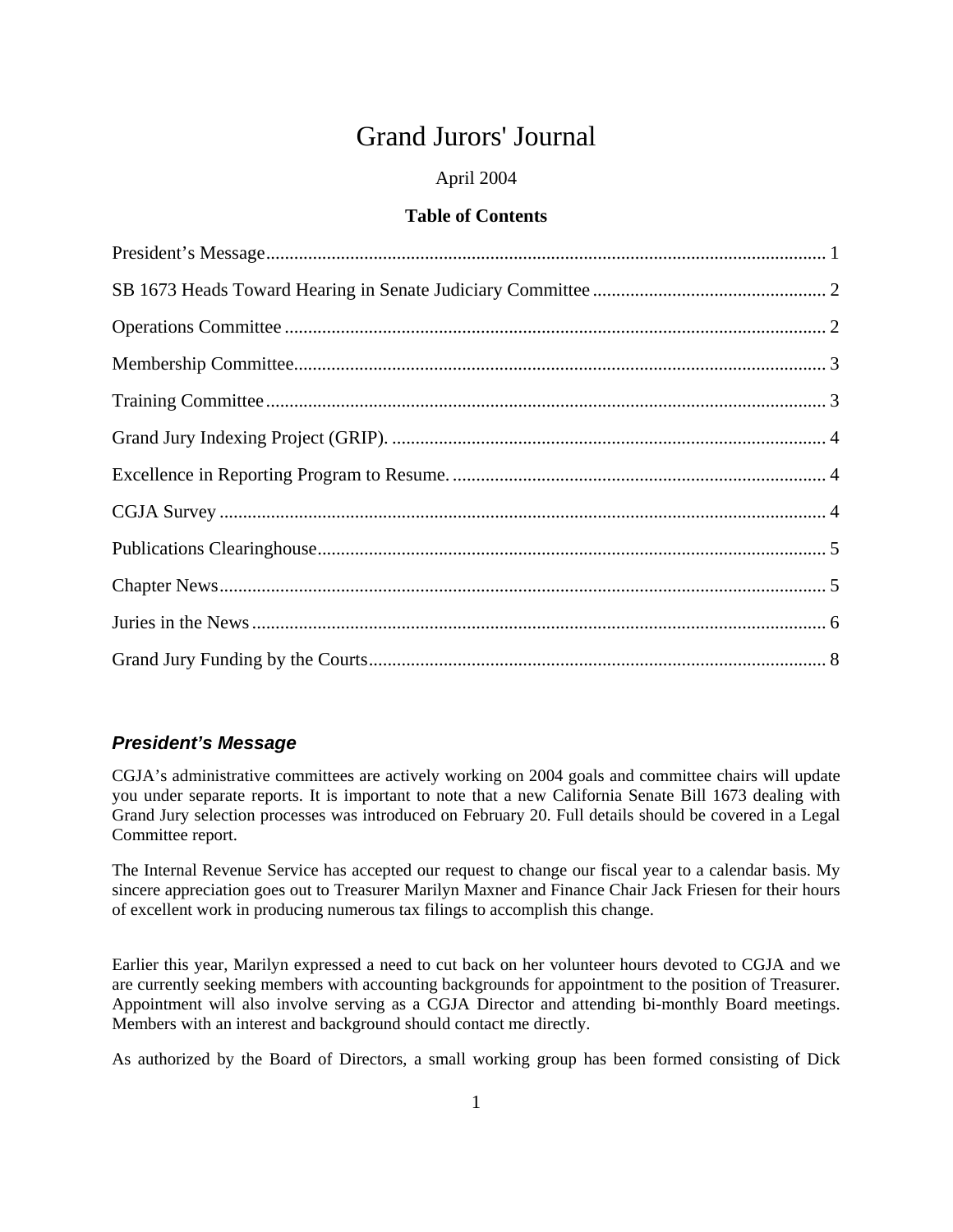Nichols, Jerry Lewi, Joann Landi, Mike Casey and myself to prepare a proposal for updating CGJA's bylaws. A first meeting is scheduled for April 15 and it is my hope to have this effort completed by August. Members wishing to express points of view on association bylaws should contact me prior to the end of April.

A special thank you is extended to member Dwight Brown for his \$500 personal donation to CGJA and to Dick Boyd and members of our Sutter-Buttes Chapter for transferring over \$2,000 of cash and assets to CGJA upon their chapter disbanding.

On March 22, the Board of Directors adopted a new journal policy granting to the Editor total responsibility and authority for all content in this Journal. CGJA's President will now only be involved with the Journal to provide rebuttal to any article or letter that the editor wishes to publish which could be detrimental to the Association.

*Elwood Moger*

March 26, 2004

### <span id="page-1-0"></span>*SB 1673 Heads Toward Hearing in Senate Judiciary Committee*

<span id="page-1-1"></span>With a remarkable lack of prescience, if not simple good sense, I wrote in the February Journal "it seems" that the 2004 legislative session is unlikely to put the California grand jury system at risk." Wrong. As this is written (March 25) SB 1673 (Romero, D. Los Angeles) is heading towards a hearing in the Senate Judiciary Committee. As presently drafted the bill would require courts to create prospective grand juror lists from the trial juror random lists excepting only those who are incompetent or have a specified legal excuse. Those remaining who declare, "he or she will be available for jury service for the number of hours usually required of a member of the grand jury in that county" will become members of the pool from which the final grand jurors would be randomly selected. The bill would apply to all county grand juries, whether regular, "civil" or criminal. Of course, criminal grand juries composed by random selection from trial jury lists are already provided for by Penal Code Section 904.6, so the impact of the bill is on those juries performing the civil oversight "watchdog" function. It would eliminate volunteers and preclude judges from conducting the individual interviews now contemplated by the Penal Code. Although CGJA supports the concept of expanding the initial pool of potential grand jurors by using the trial juror lists and selecting only those who state that they have the time to serve, it believes that volunteers must continue to be allowed in the initial pool and that the courts must continue to have the ability to screen potential jurors for bias, agendas and the like. Please monitor the Legal Developments page at www.cgja.com for developments and for contact information for the committee members who will hear the bill.

Jack Zepp, Chair

#### *Operations Committee*

Operations, the committee that handles things no one else wants to, has updated its goals for 2004. Here are some significant items.

#### Website

We are going to attempt to improve our search capability of Grand Jury reports in conjunction with our goal to improve search capability on our website. We are striving to have our website be a significant resource for sitting Grand Juries as well as for those doing research on Grand Jury accomplishments.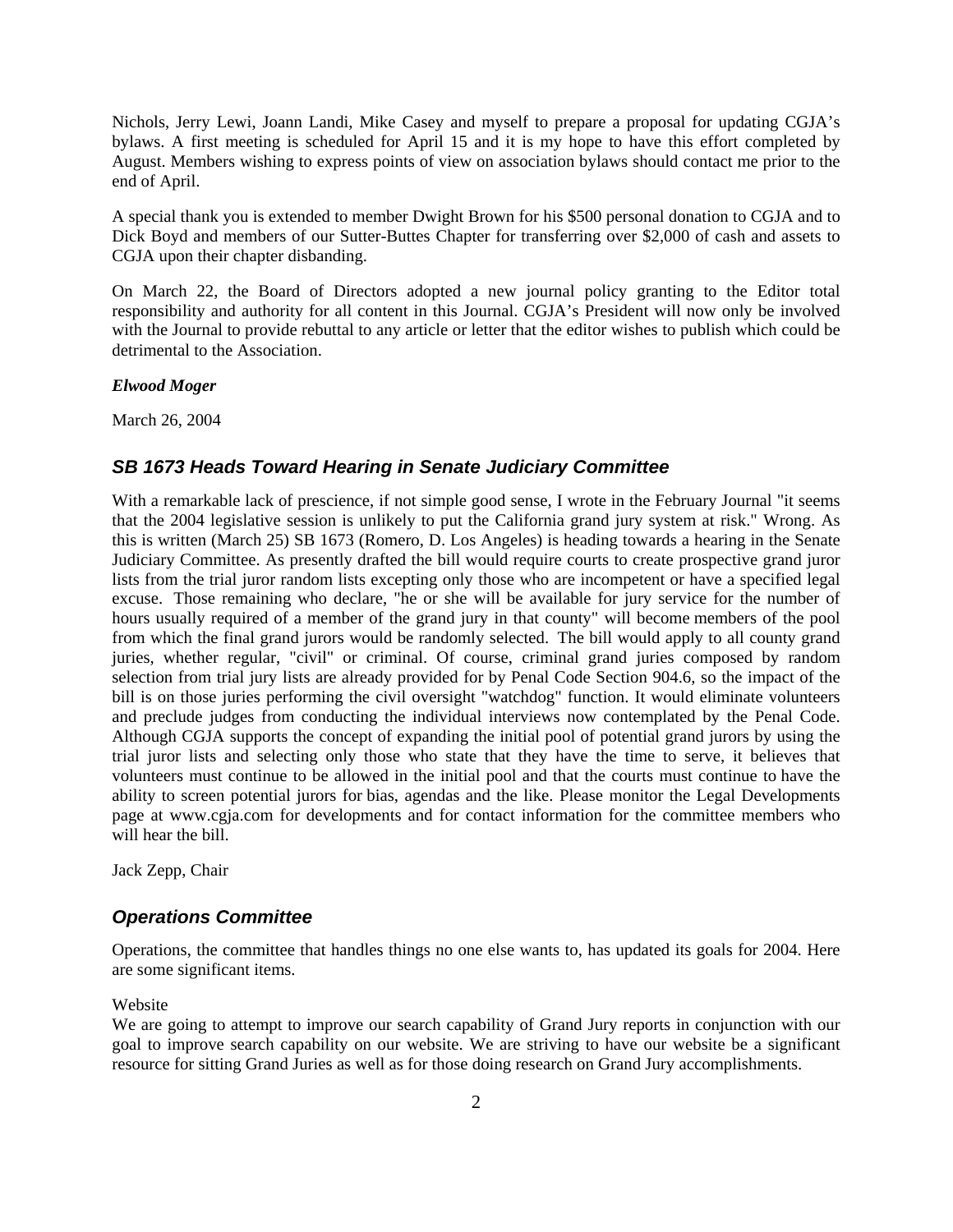#### Publications

Dan Taranto, Mr. Publications for many years, has stepped down from this position with my personal thanks for his hard work and dedication over these years. We are using the opportunity to transition this effort to improve the service by updating the list on our website and improving the response time to requests. Director Jeanne Forbes is the new Publications Coordinator with Director Linda Baker as her helper.

#### Research & Analysis

Elsewhere in this issue you will find articles on two new significant efforts by this sub-committee: Reinstatement of the excellence in reporting project and update of our survey of Grand Jury foreman and Court executive offices.

In summary, most of our efforts are directed toward improving the value of Grand Juries by documenting and publicizing the good works that Grand Juries do throughout the state.

#### Ventura County

In our last issue we reported on the excellent newspaper insert developed by the Ventura County Grand Jury and published in the Ventura Star. We have, in cooperation with that Grand Jury, sent copies to all Grand Juries. If you are currently serving and have not seen that document, please contact us, and we will see that you get a copy.

### <span id="page-2-0"></span>*Membership Committee*

As usual, we are off and running trying to figure what our members would like to see in our organization and how we can better help them through their year as a Grand Juror.

Our Member Relations Committee has started a teleconference with our Chapters to get feedback regarding their needs and to keep them informed of CGJA's projects. As I write, we have only had one Chapter teleconference, which everyone seems to think was very successful. Our second one will be prior to this article being printed. While our chapters do not represent everyone, they do represent a substantial portion of our membership. We encourage you to email any comments or suggestions to our Member Relations Committee and if you would like to start a chapter in your area please let us know.

It seems like just yesterday I was reminding everyone that our year is almost over and dues will be due on July 1 for 2004/2005. If you decide to pay early, just fill out the application in the Journal and make sure to let us know your \$25 represents dues for 2004/2005.

At our last committee meeting we decided to try to place helpful hints in this section - so here is the first one and if you want us to continue it, let us know.

Clif Poole, Chair

## <span id="page-2-1"></span>*Training Committee*

The dates and locations of the Training Seminars for the 2004-05 jurors is posted on the CGJA website [www.cgja.org](http://www.cgja.org/) and additional information will be posted as it is finalized.

In early March, we mailed a letter announcing our 2004 Training Seminars to each presiding judge in all fifty-eight counties. The letter also gave an overview of our programs.

This month our major project has been the annual revision and updating of the Training Seminar Manual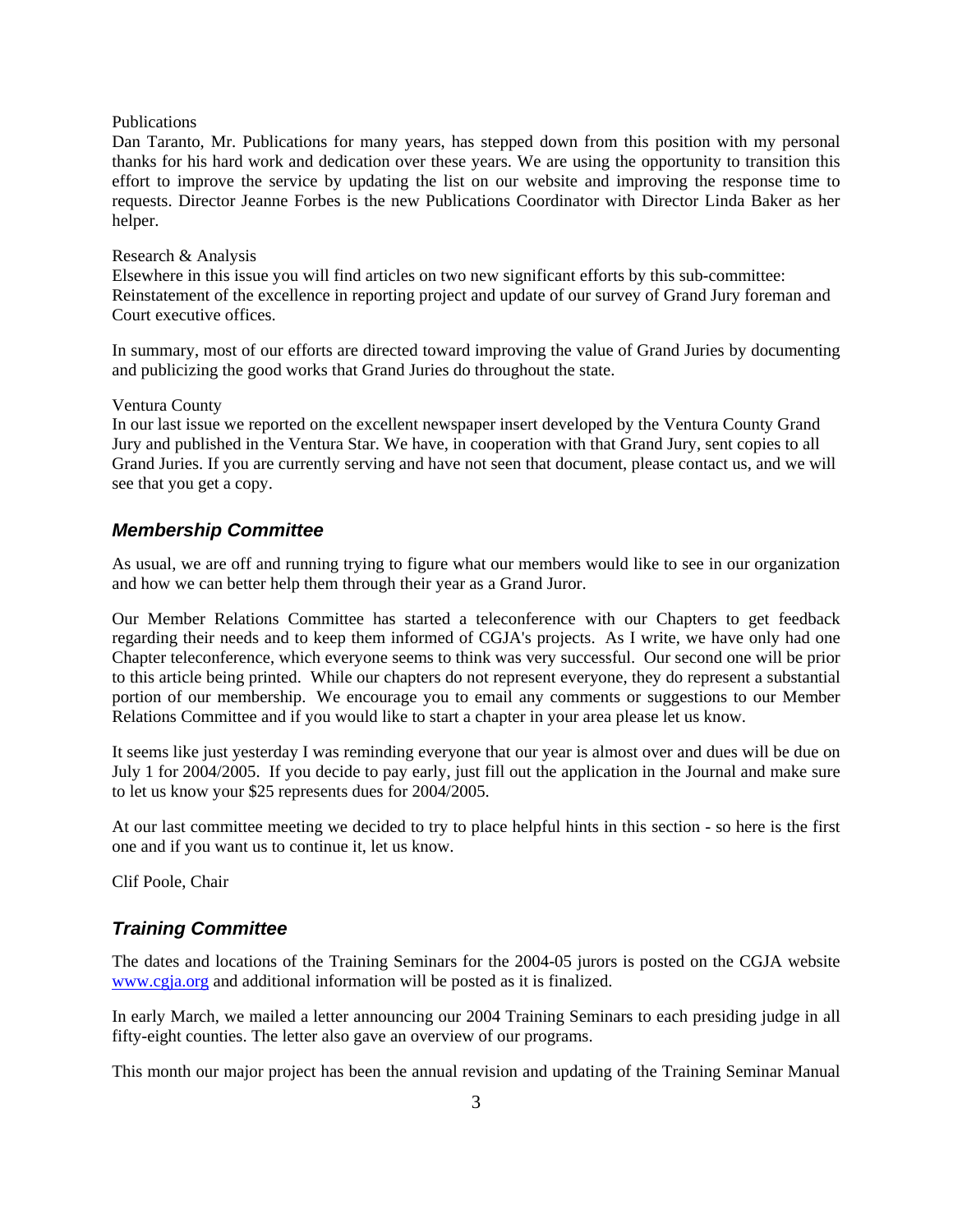that will be given to each juror attending one of the training seminars. A major portion of the manual is the five outlines for the workshops that comprise our core program: Grand Juries and the Law; How to Conduct a Grand Jury Investigation; How to Plan and Conduct Grand Jury Interviews; How to Write Grand Jury Final Reports and Grand Jury Continuity and Independence.

The CGJA trainers are divided into five teams and they work by email and teleconferences to update and revise the outline for their workshop subject. Each team submits a draft outline to our Curriculum Subcommittee who will function similar to an editorial committee for a grand jury. The Curriculum Subcommittee will develop the final draft of the 2004 Training Seminar Manual. It then is reviewed by the Training Committee and approved by vote before it is sent to the printers. After it is printed, volunteers in CGJA Chapters and/or county associations of past grand jurors help assemble the manuals into a three-ring binder.

# <span id="page-3-0"></span>*Grand Jury Indexing Project (GRIP)*

CGJA announces availability of the latest GRIP index. Grand Jury Report Indexing Project (GRIP)began in 1993 to create a user-friendly subject index of Grand Jury Final Reports. The 2001-2002 version, is cross-referenced for easy use and contains helpful information on report responses.

GRIP is also a field research function intended to document Grand Jury Final Reports throughout the history of California counties. For example, a team headed by Dr. Barbara Dabul of San Luis Obispo, is currently finishing their field workbook which is documenting the location and table of contents for Final Reports in their locale back to around 1950.

If you are into historical "detective" searches for archival Grand Jury Final Reports in your locale, please contact GRIP subcommittee chair, Les Daye, who can supply a field workbook and some resources to get your search started.

If you would like to obtain the latest GRIP index, see the CGJA website at www.cgja.org for current availability. Cost is modest, information is substantial!

Les Daye

## <span id="page-3-1"></span>*Excellence in Reporting Program to Resume*

CGJA is reinstituting its annual Excellence in Reporting awards and is inviting both a) nominations for the award(s) to a grand jury for an exceptional written report that resulted in changes beneficial to the community and/or an excellent media report that highlighted the historic oversight role grand juries play in their communities, and b) expressions of interest from CGJA members in the northern, central, and southern regions of the state to assist in screening the nominations and selecting the winning entries.

Please contact Directors Les Daye [bearpaws@sunset.net](http://us.f138.mail.yahoo.com/ym/Compose?To=bearpaws@sunset.net&YY=70244&order=down&sort=date&pos=1), Linda Baker [\(lostkeys@comcast.net\)](http://us.f138.mail.yahoo.com/ym/Compose?To=lostkeys@comcast.net&YY=70244&order=down&sort=date&pos=1), or Beverly Hill ([bhill@abbeylaw.com\).](http://us.f138.mail.yahoo.com/ym/Compose?To=bhill@abbeylaw.com&YY=70244&order=down&sort=date&pos=1)

### <span id="page-3-2"></span>*CGJA Survey*

The Research and Analysis Subcommittee has completed the question format for a survey of current and immediate past forepersons as well as the court executive officer in each California county. The survey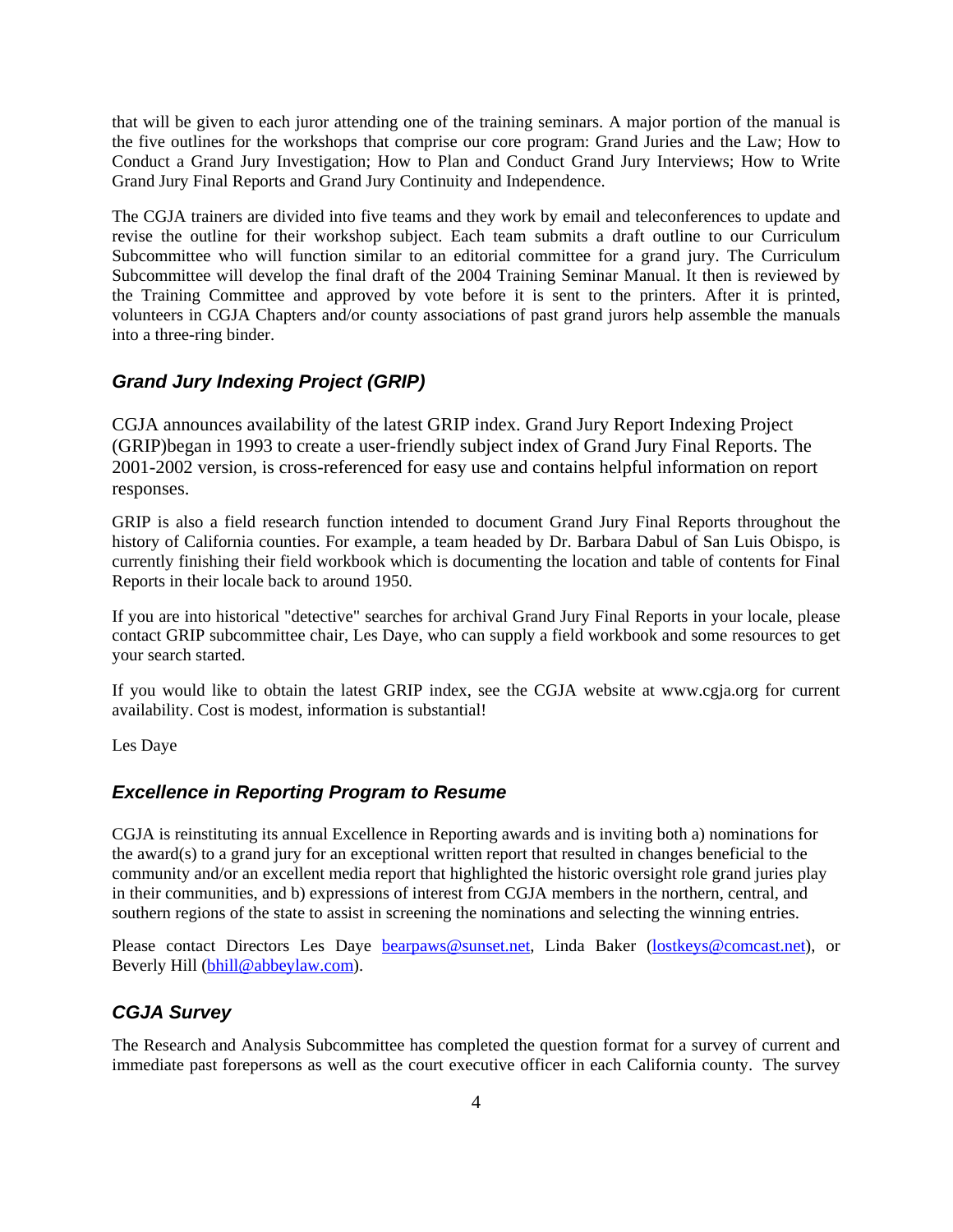encompasses juror selection procedures, juror orientation and training, resources made available to the grand jury, legal advice and general guidance provided to each grand jury, and grand jury operating procedures. The previous survey three years earlier provided a good measure in that 44 counties responded. To encourage a goal of total participation and provide a valid comparison of trends the new survey addresses previous and current areas of concern while allowing for simpler and succinct answers. Distribution will be completed in May and return suspense will be July 20 to allow for analysis prior to the annual conference in October.

Earl Heal

## <span id="page-4-0"></span>*Publications Clearinghouse*

The CGJA Publications Clearinghouse has a new Coordinator, Jeanne Forbes. Jeanne reports that the Publications Clearinghouse completed the statewide distribution of the grand jury seminar video program produced in collaboration with the University of La Verne College of Law, in 1999. This video seminar offers 9 presentations in 8 hours on two DVD discs. Each disc has a menu of informational topics to select from. Presentations include history, communications, organization, investigation, law library skills, report writing, continuity and more. This two-disk set was produced through the generosity and support of the Helen Mieras Memorial Fund and has been distributed through the generosity of the Janet Praria Memorial Fund. As a result, sets of these DVDs are available to the public in all main County Libraries, UC and State University Libraries, community college libraries, county grand jury libraries, state libraries (including the Braille and Talking Book Library), and the Library of Congress.

For further information on CGJA Publications contact: Jeanne Forbes 559.625.0960 or [gggenie123@yahoo.com](mailto:gggenie123@yahoo.com)

Jeanne Forbes, Coordinator

## <span id="page-4-1"></span>*Chapter News*

Chapter representatives met again in a teleconference to discuss ways of better communication between the Chapters and CGJA. Anges Summers, representative of San Francisco, the newest CGJA Chapter, reported that their members are speaking to different organizations in order to recruit grand jurors. Their chapter will be interviewing prospective grand jurors.

Duane Mason from Shasta County is working to establish a chapter and he is looking for solid core members to accomplish this goal. Duane said that they have a brochure and are planning presentations to different organizations and golf clubs for grand jury recruitments. They will be meeting with the Presiding Judge and Court Executive Officer next week.

Lowell Smith from Marin said that his chapter created a committee to look into "Excellence in Government." The Committee will interview former and current government administrators in order to establish the criteria for evaluating performance in government with the possibility of an award.

## **Marin County Chapter**

*The Marin County Chapter has a website <www.mgja.org> and provides useful information about the Grand Jury system. Following are some of the reported accomplishments.* 

The Marin County Grand Jury investigates local government agencies and recommends actions to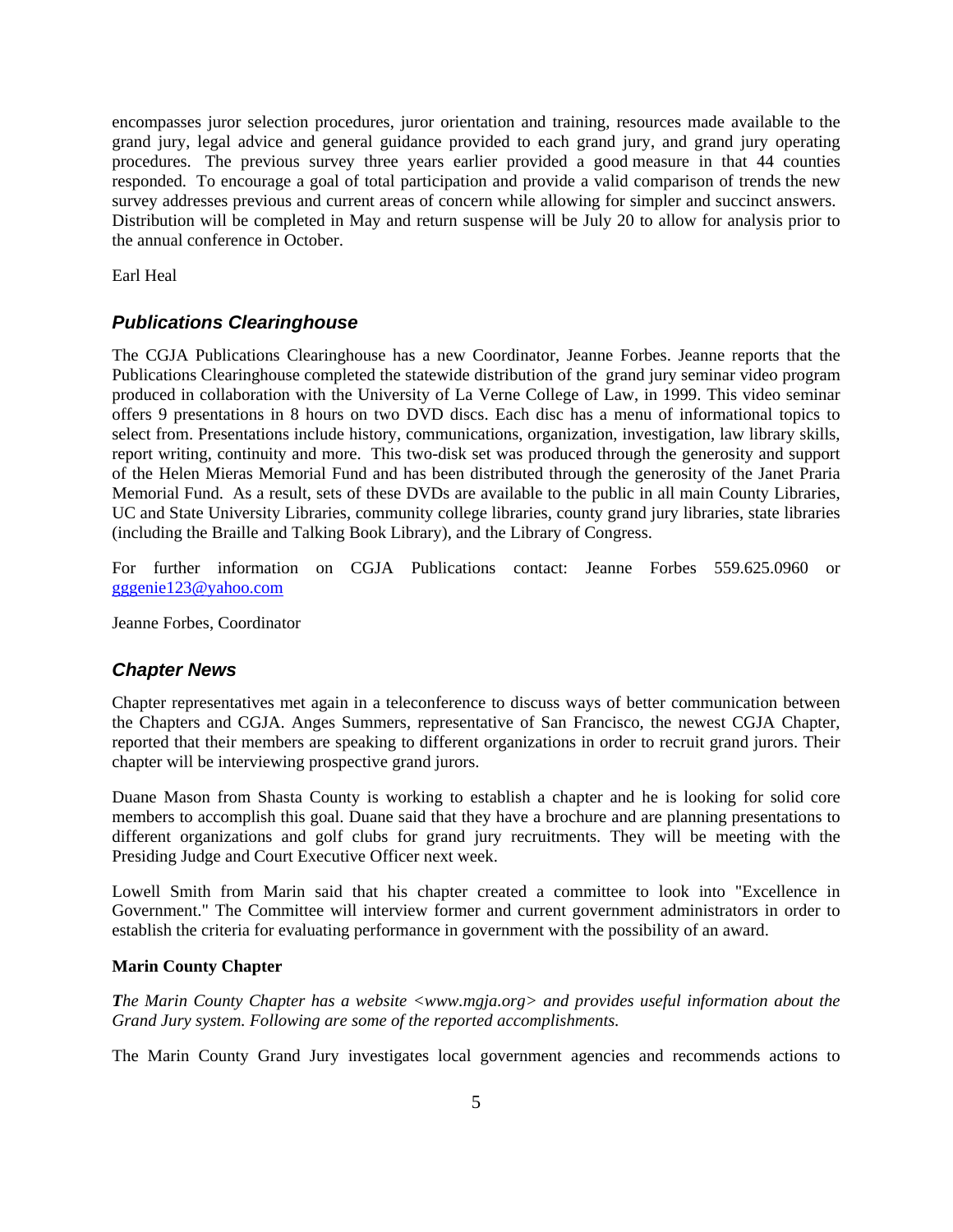improve their efficiency and services. This helps to solve local problems and save taxpayer dollars.

The Marin Chapter, California Grand Juror's Association was formed to increase the effectiveness of the Marin County Grand Jury. All Chapter members are past Marin County grand jurors. The Chapter joins with the California Grand Juror's Association to accomplish the following:

- 1. Provide the public with information about the California Grand Jury system, to help increase public awareness of the valuable role the Grand Jury plays.
- 2. Promote training and orientation for new grand jurors.
- 3. Promote adequate support for Grand Juries, including funding, office services and meeting facilities.
- 4. Preserve Grand Jury reports, both in counties of origin and in a centralized state archive accessible to the public.
- 5. Advocate publication of all Grand Jury reports and responses to reports in public news media, to inform the public about Grand Jury findings and recommendations and the official reactions to them.

# *CGJA Financial Report*

### **(For complete Financial Statements, see our printed version of this Journal)**

CGJA finished calendar 2003 in a strong financial position having over \$36,000 in cash and over \$5000 in equipment for total assets of nearly \$42,000. Operationally expenses exceeded revenues by \$6,700 as a result of unbudgeted expenditures of approximately \$12,000 related to the LaVerne DVD distribution project for which nearly \$10,000 in contributions were received and recorded in the prior year. The training committee again turned in a very strong performance with revenues exceeding expenditures by over \$10,000.

## <span id="page-5-0"></span>*Juries in the News*

Marin Independent Journal

'Dysfunctional' council blamed in 'Streetgate'

By Con Garretson

"Combine an overly reactive Public Works Department, poor communication and a dysfunctional Novato City Council and the result is the media circus known as 'Streetgate.'"

Thus begins a report by the Marin County Civil Grand Jury, released yesterday, about last year's street paving controversy involving a former mayor and a former member of the City Council and some employees on the city staff.

The controversy dubbed "Streetgate" involved Measure B road funds to pave city streets. In March 2000, city residents passed the measure which allowed for the sale of \$15 million worth of bonds to help complete 200 street improvement projects over the course of a decade.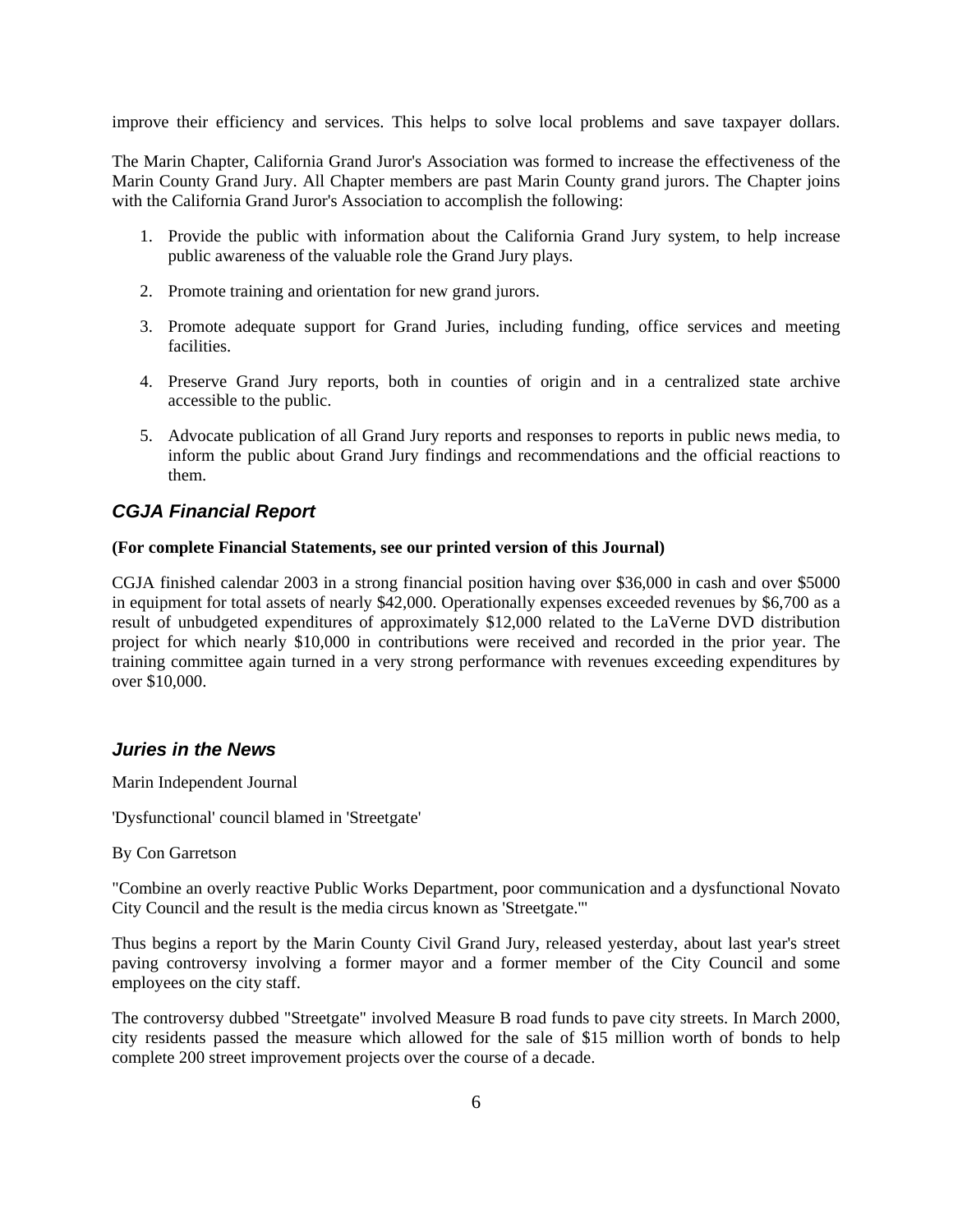In an Independent Journal story in April, critics contended that former council member John Mani misused his position to repave Celeste Court - where his son lives - using Measure B funds, and that similar favoritism resulted in the repaving of Estado Court, where former Mayor Frank U'Ren lives - even though the streets weren't on an initial Measure B paving list.

In the story, it also was revealed that the work on Estado Court was done after an unofficial inquiry by U'ren about whether the roadway should be on the Measure B list.

The Celeste Court repaving was ultimately done by city workers using Measure B money. The grand jury noted that the work occurred two weeks after a repair decision was made, was larger in scope than any such project public works crews had done in the past and was double the cost of similar work on Estado Court.

The project was not put out to competitive bid, as is city policy, and did not go before the City Council as it should have, the panel concluded.

Nevertheless, the grand jury found that "actions and decisions taken by individuals within the Public Works Department and the City Manager, who oversees the department's activities, are open to criticism."

However, the report continues, "... it is clear that no Measure B funds were used inappropriately, no undue influence was exerted on city staff and no laws were broken."

Had the City Council "been operating as it should have," that is, with its members not continually caught up in "multiple conflicts" and fractious behavior, "the public's trust would not have been breached and there would have been no need for investigations (by a) 'Blue Ribbon Panel' or this Grand Jury."

In a report in August, the Blue Ribbon Panel, comprised of members appointed by the City Council, cleared all council members of any wrongdoing, and blamed mistakes made by city staffers that led to the street-paving controversy on communication breaches.

But, said the grand jury, "Had established policies been followed, this project would have been reviewed with the City Council prior to its execution, issues settled, and public controversy avoided."

Still, the grand jury noted that \$7,200 in non-bond money was used on the work, which was done in conjunction with other scheduled work nearby and "was an efficient use of the paving contractor."

To prevent future episodes of this kind occurring, the grand jury recommended:

- City staff should issue an annual report on street work status and funding.

- A process should be implemented where the public is aware of council members requests of city staff, a process that should not put undue pressure on staff members.

- Any Measure B changes should be made at City Council meetings.

- Communication within the public works department should be improved.

Mayor Pat Eklund said she is pleased that the independent investigation that she had called for was done and expects the council to address deficiencies pointed out by the grand jury "so this kind of thing never happens again."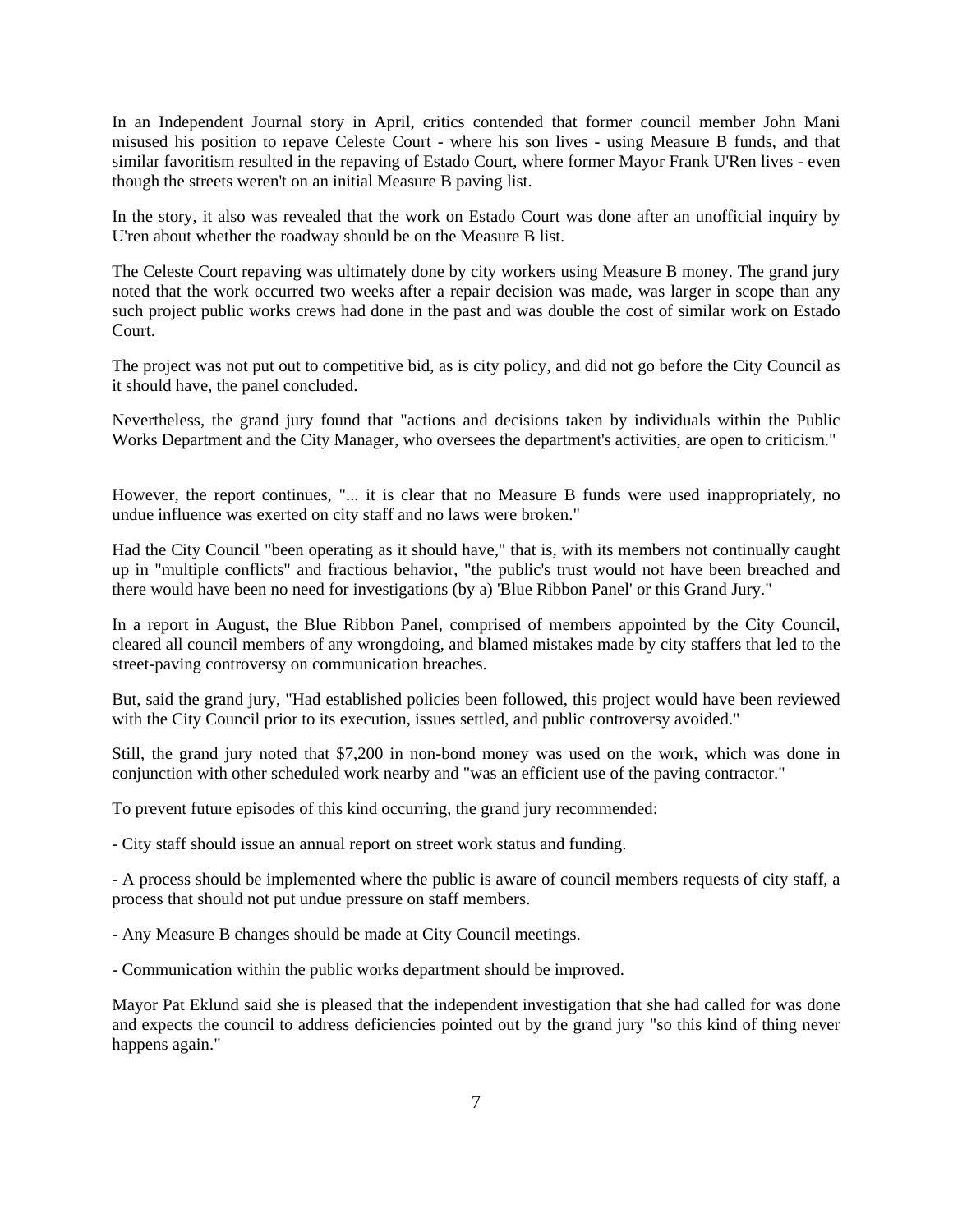Eklund agrees with the two former councilmen - Mike Di Giorgio and Mani - that the controversy played a role in the two men losing their council seats. Di Giorgio said the grand jury's findings "vindicate" Mani, who said efforts to elongate the controversy were politically motivated. He called Eklund the "queen of dirty tricks" and said her political style led the former city manager to take another job.

Contacted yesterday, former City Manager Rod Wood, who left Novato to take the city manager's job in Beverly Hills, said he had read the grand jury's report, found it accurate and agreed with its conclusions.

Wood said "Streetgate" did not influence his departure but said he could "not judge" what role Eklund played in his personal decision to leave the city, adding that other unnamed city workers cited Eklund among their reasons for leaving during exit interviews.

"I do believe one person's political agenda damaged another member of the council," he said referring to Eklund and Mani. "The reputation of the city would never have been damaged, and it was damaged."

Wood said Mani was not guilty of any undue influence and any mistake by Public Works Director Steve Wallace in getting the street work to be done was ultimately his fault. Wallace did not return a message yesterday.

"I blame myself for not having the process in place to have avoided this," Wood said. "An innocent councilman's name was dragged through the mud. It was my fault and I'll never be able to completely forgive myself for that."

As for all the hoopla, the grand jury concluded it is "time to put it to rest."

The 19-member panel of volunteer government watchdogs found no financial malfeasance but several problems with city policy and procedure that it determined should be patched up.

"I would do it again," Eklund said, referring to her request for a grand jury investigation. "I thought it was important that an impartial and independent body not connected to Novato look into this. I think we need to review the grand jury's recommendations and move forward."

Yesterday, Mani said Eklund "insisted that the grand jury investigate Novato street repair issues because she knew it would drag through the election cycle and prevent Di Giorgio and I from being reelected.

"I predict that Pat will not be voted back on the board in 2005. She led my name and that of my entire family to be dragged through the mud. Why would the citizens of Novato want someone who has done her dirty tricks? Why? Novato does not need people of that ilk representing them."

Added Di Giorgio: "I think it's clear from the grand jury report that the lack of civility on the City Council was caused by the bitterness of this debate and by Pat's refusal to resolve it prior to the election. I find it ironic that she want to make civility an issue of her mayorship and is playing a victim of the lack of civility that she caused."

Interim City Manager Mary Neilan yesterday declined comment, saying the report was directed to the council and not the city.

# <span id="page-7-0"></span>*Grand Jury Funding by the Courts*

Editor,

County budgets continue to shrink - and, along with those shrinking budgets, getting money for the grand